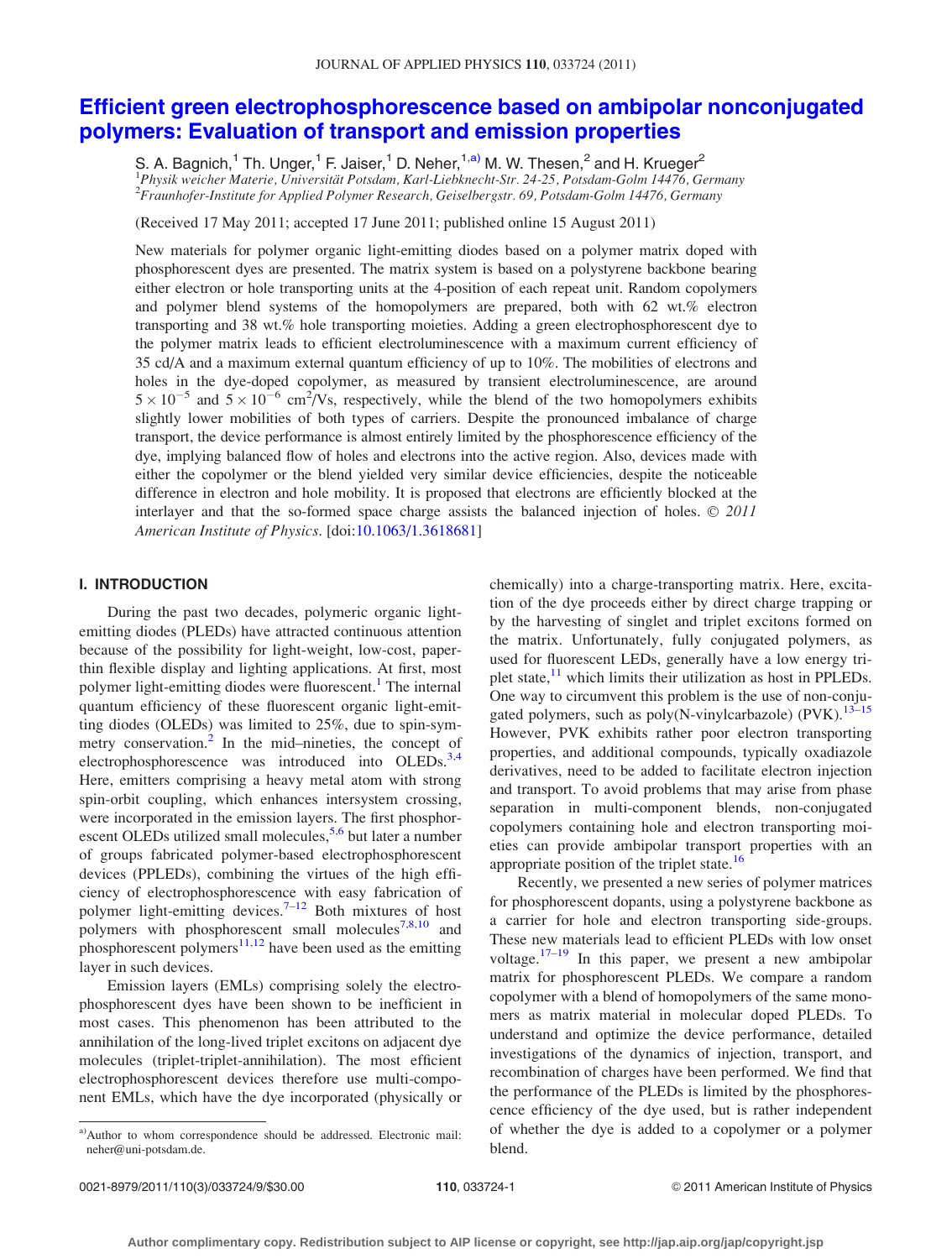## II. EXPERIMENTAL

A 4,4,4"-tri(N-carbazo1yl)triphenylamine (TCTA)-analog monomer was used as the hole transporting component. As the electron transporting unit, a phenylbenzimidazole derivative was selected. The complete syntheses of both compounds and the polymerization conditions were recently described.<sup>[18,19](#page-8-0)</sup> Both transporting units are attached at the  $4$ position to a styrene moiety. Polymerization, therefore, results in the formation of a polystyrene backbone, bearing the charge-transporting units as side groups. The chemical structures of the novel random copolymer and the homopolymers are depicted in Fig. 1, and the polymer properties are listed in Table I. The polymerizations were done by means of a free radical process. Freshly distilled tetrahydrofurane (THF) was used as a solvent, 2 mol.% N,N-Azo-bis-(isobutyronitrile) (AIBN) was used as initiator, and the polymerizations were performed in a glovebox system at  $50^{\circ}$ C for 64 h. After that, the solutions were demonomerised by repeated precipitations of the polymers into mixtures of methanol and diethylether (2:1). The yields of all polymerizations are in the range of 80%. Gel permeation chromatography (GPC) was chosen to determine the molecular weight of the polymers using polystyrene calibration. For all polymers, relatively broad distributions were obtained. Since there were no additional peaks found in the  ${}^{1}H$  and  ${}^{13}C$  NMR spectra of the polymers, this phenomenon was not further investigated with regard to possible chain transfer reactions during polymerization.  $^{13}$ C NMR spectroscopy was used to determine the copolymer composition. By comparing the C2 atom at the phenylbenzimidazole unit between the two N atoms in the electron transporting unit (151 ppm) and the signal of the C aromatics connected to the centered N-atom in the hole transporting monomer (146 ppm), the content of the hole and electron transporting units was calculated to be 38% and 62%, respectively. A 2:1 ratio of electron transporting units to hole transporting units was found to be optimal for this system in previous measurements and, therefore, the targeted copolymer composition. The phosphorescent dye used is an organo-metallic complex with iridium core provided by Merck KGaA.

PLED devices presented here were fabricated under nitrogen atmosphere on indium tin oxide (ITO) coated glass substrates coated with PEDOT:PSS (Clevios P VP AI4083, Heraeus Clevios GmbH). To improve hole injection into the active layer, a polymeric hole injection material provided by Merck KGaA was coated on PEDOT:PSS from toluene solu-

033724-2 Bagnich *et al.* J. Appl. Phys. 110, 033724 (2011)

TABLE I. Polymer properties of polymer 1, polymer 2, and the copolymer.

| Polymer                                                      |                  |          |          | Polymer 1 Polymer 2 Copolymer |
|--------------------------------------------------------------|------------------|----------|----------|-------------------------------|
| Yield in $%$                                                 |                  | 87       | 81       | 85                            |
| Content hole transporting unit <sup>a</sup> In mol.%         |                  | 100      | $\Omega$ | 38                            |
| Content electron<br>transporting unit <sup>a</sup>           | In mol. $%$      | $\Omega$ | 100      | 62                            |
| Molecular weight in $10^3$ g/mol <sup>b</sup> M <sub>n</sub> |                  | 17.8     | 56.2     | 30.3                          |
|                                                              | $M_{w}$          | 66.5     | 275.0    | 128.9                         |
|                                                              | PDI <sup>d</sup> | 3.36     | 4.89     | 4.25                          |
| $T_e$ in ${}^{\circ}C^c$                                     | $T_g$            | 244      | 224      | 231                           |

 $a13$ C NMR.

<sup>b</sup>GPC in THF at RT.

c DSC.

d Polydispersity index.

tion. Its HOMO and LUMO energies are about  $-5.1$  eV and  $-1.9$  eV, respectively. After that, the film was baked at  $180^{\circ}$ C for 1 h. After that treatment, an insoluble "hole injecting interlayer" (HIL) of approximately 5 nm thickness was formed that remained on top of PEDOT:PSS after wash-ing with organic solvents, such as chlorobenzene.<sup>[20–22](#page-8-0)</sup> It was, however, found that the same device performance was achieved when coating the active layer on top of HIL without the additional washing step. The active layer was spincoated from chlorobenzene solution on top of HIL and dried at  $180^{\circ}$ C for 10 min. For a complete OLED, the active layer consisted either of the copolymer blended with 17 wt.% dye (type I) or a 2:1 blend of polymers 1 and 2 doped with 17 wt.% dye (type II). Cathode materials (CsF (1 nm), Ba (3 nm), or Sm (10 nm) covered by Al (150 nm)) were subsequently thermally evaporated in high vacuum at pressures of  $10^{-6}$  mbar. The final device structure consists of ITO/ PEDOT:PSS (60 nm)/HIL (5 nm)/matrix doped with phosphorescent dye (60 nm)/cathode, with an active area of 16 mm<sup>2</sup>. Luminance-voltage and current-voltage characteristics were measured in a nitrogen atmosphere with a Konica Minolta CS-100 ChromaMeter and a Keithley 2400 SourceMeter.

Mobilities of electrons and holes in the active layer were measured by sensitized transient electroluminescence (TEL). A detailed description of this method is published elsewhere.<sup>[23](#page-8-0)</sup> To measure electron mobility, the OLED device structure, as described above, was altered by replacing the HIL layer with an insoluble poly[2,5-dimethoxy-1,4-phenylene-1,2-ethenylene-2-methoxy-5-(2-ethylhexyloxy)-(1,4-phenylene-1,2-ethenylene)] (M3EH-PPV, H.-H. Hörhold, Jena) sensing layer of 5 nm



FIG. 1. Chemical structures of hole transporting polymer 1 (a), electron transporting polymer 2 (b), and the random copolymer (c).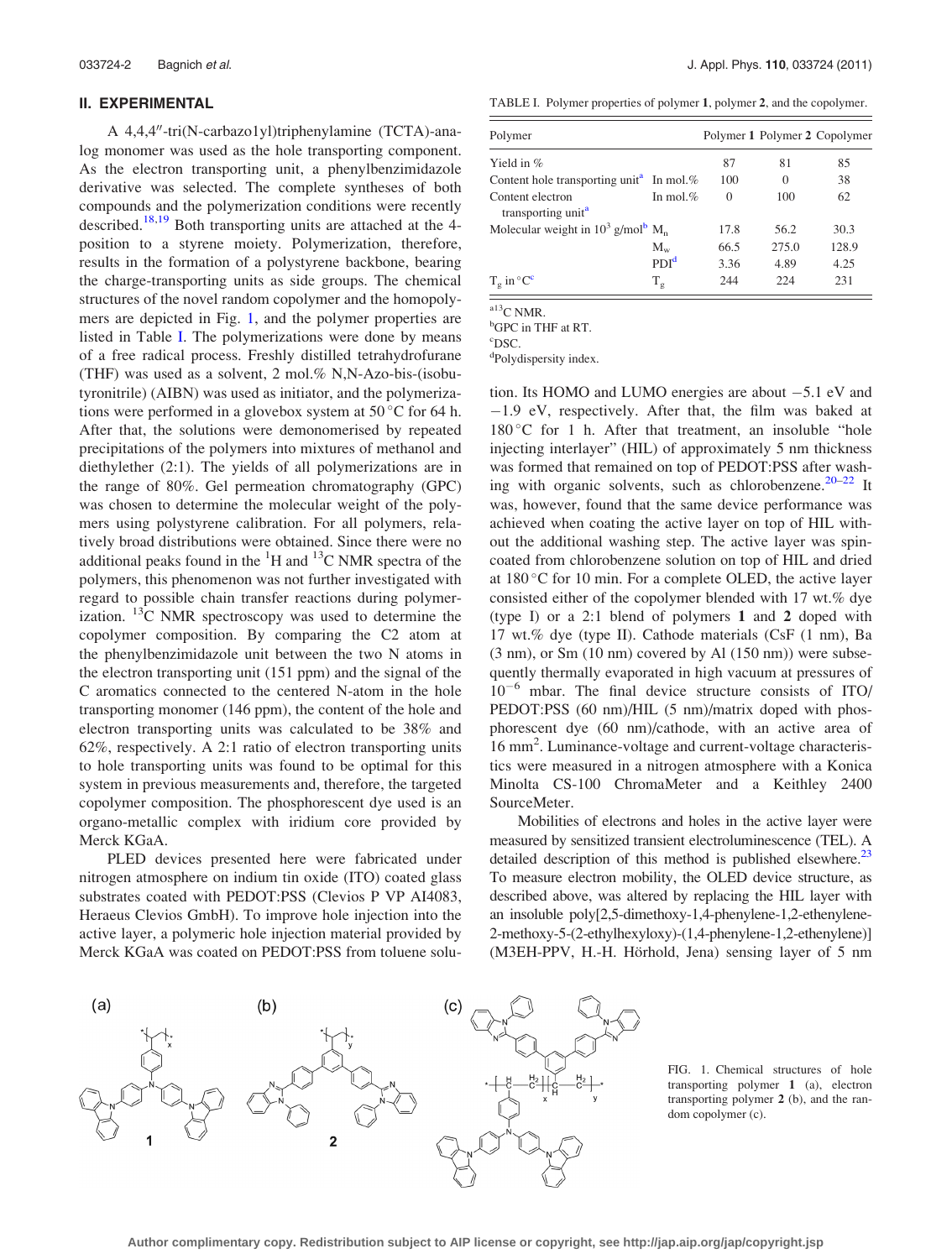<span id="page-2-0"></span>thickness formed by the "interlayer method". $^{21,23}$  $^{21,23}$  $^{21,23}$  CsF covered by Al was used as the cathode. For hole mobility measurements, a red-emitting small molecule provided by Merck KGaA was evaporated as a sensing layer (10 nm) on top of the active layer stack. In this case, Ba and Al were evaporated as a cathode. All devices for TEL measurements had an active area of  $2 \text{ mm}^2$ . For TEL measurements, samples were encapsulated with a glass lid and electrically excited by a homemade function generator with 25 ns rise time (10%- 90%). The light output was recorded by a monochromator and photomultiplier with time resolution below 15 ns.

Steady-state spectra of the electroluminescence (EL) were measured with an OceanOptics HR2000 spectrometer. Absorption and photoluminescence (PL) spectra were recorded using a Varian Cary 5000 spectrophotometer and a Horiba Jobin Yvon Fluorolog-3 spectrometer, respectively. External quantum efficiencies of the PLEDs were measured with a Gigahertz-Optik X4 Light Analyzer set-up, incorporating an integrating sphere. To prevent the edge-emitted light from reaching the detector, the PLED edges were masked with black paint. Absolute PL efficiencies were determined with a Hamamatsu C9920 setup, including an integrating sphere combined with a photonic multi-channel analyzer. Kinetic properties of the phosphorescent dye were investigated by excitation from an EKSPLA NT-242 Nd:YAG/optical parametric oscillator system with pulse widths below 6 ns. The transient decay of the phosphorescence was recorded by a monochromator and a Becker & Hickl multiscaler PMS 400.

### III. RESULTS AND DISCUSSION

## A. Electronic and optical properties

Positions of the highest occupied molecular orbital  $(HOMO)$   $(-6.3 \text{ eV})$  and the lowest unoccupied molecular orbital (LUMO)  $(-2.0 \text{ eV})$  levels for the electron transporting polymer were estimated by cyclovoltammetry for a film on glass-carbon electrode against an Ag/AgCl reference. The optical bandgap calculated from UV/Vis data in  $CHCl<sub>3</sub>$  solution is 3.5 eV. The same method was used to determine the HOMO level position  $(-5.4 \text{ eV})$  and optical bandgap (3.3 eV) for the hole transporting polymer. The LUMO energy of the hole transporting homopolymer was not accessible by cyclovoltammetry and is therefore expected to be smaller than  $-2.0$  eV. The measured HOMO and bandgap energies support this assumption. As the charge transporting moieties are attached to individual side groups of the copolymer, we expect that the copolymer has its HOMO at  $-5.4$  eV and its LUMO at  $-2.0$  eV.

Figure  $2(a)$  presents absorption and fluorescence spectra of the copolymer film and the absorption and phosphorescence spectra of 3 wt.% dye in a PMMA matrix. The phosphorescent dye emits green light with CIE 1931 color coordinates of  $x = 0.37$  and  $y = 0.60$ . When blended at 3 wt.% into PMMA, the dye phosphorescence decays monoexponentially with  $\tau = 1.6 \mu s$  (see Fig. 2(b)). At the excitation wavelength of 420 nm, only the phosphorescent dye is excited. With an optical density of approximately 0.015, excitation can be assumed to occur homogeneously throughout



FIG. 2. (a) Absorption (closed symbols) and luminescence spectra (open symbols) for thin films of the copolymer (squares) and PMMA doped with 3 wt.% of phosphorescent dye (circles). (b) Decay of the dopant phosphorescence in PMMA (circles), in the copolymer (triangles) and in a full type I device (squares) at 300 K. Open symbols correspond to a dopant concentration of 3 wt.%, closed ones to 17 wt.%. The layer thickness is 70 nm and  $\lambda_{\rm exc} = 420$  nm.

the film. The PL quantum yield is ca. 95% for a concentration of 3 wt.% in PMMA. Both observations indicate the almost complete lack of intramolecular nonradiative decay processes. On the other hand, a non-monoexponential decay is observed when the dye is blended with the copolymer, even for a low dye concentration. At short times, the phosphorescence decays significantly faster than in the PMMA matrix, while the decay gets much slower at longer times. Such decay characteristics can be explained by energy transfer between the triplet state of the dopant and an energetically close triplet state of the matrix. $24-26$  This process results in a quenching of the primary dye excitation, as expressed by a shortening of its initial decay. Back transfer from the supposedly long-living triplet state of the matrix to the dopant produces the longlived tail in the PL decay. $26,27$  To identify the component which is mainly responsible for this effect, the phosphorescence decay of the dye was measured separately in the homopolymers 1 and 2. In polymer 1, a mono-exponential decay with  $\tau = 1.2 \mu s$  is observed, while the decay in polymer 2 is close to that observed in the copolymer. Apparently, the dye interacts strongly with the electron transporting component of the matrix, leading to the observed multiexponential decay. Interestingly, the quantum yield of the dye phosphorescence at a concentration of 3 wt.% is, within the reproducibility of the measurement, approximately the same (about 65%) in polymer 1, polymer 2, and the copolymer.

Increasing the dye concentration from 3 to 17 wt.% strongly influences the decay dynamics. In PMMA, an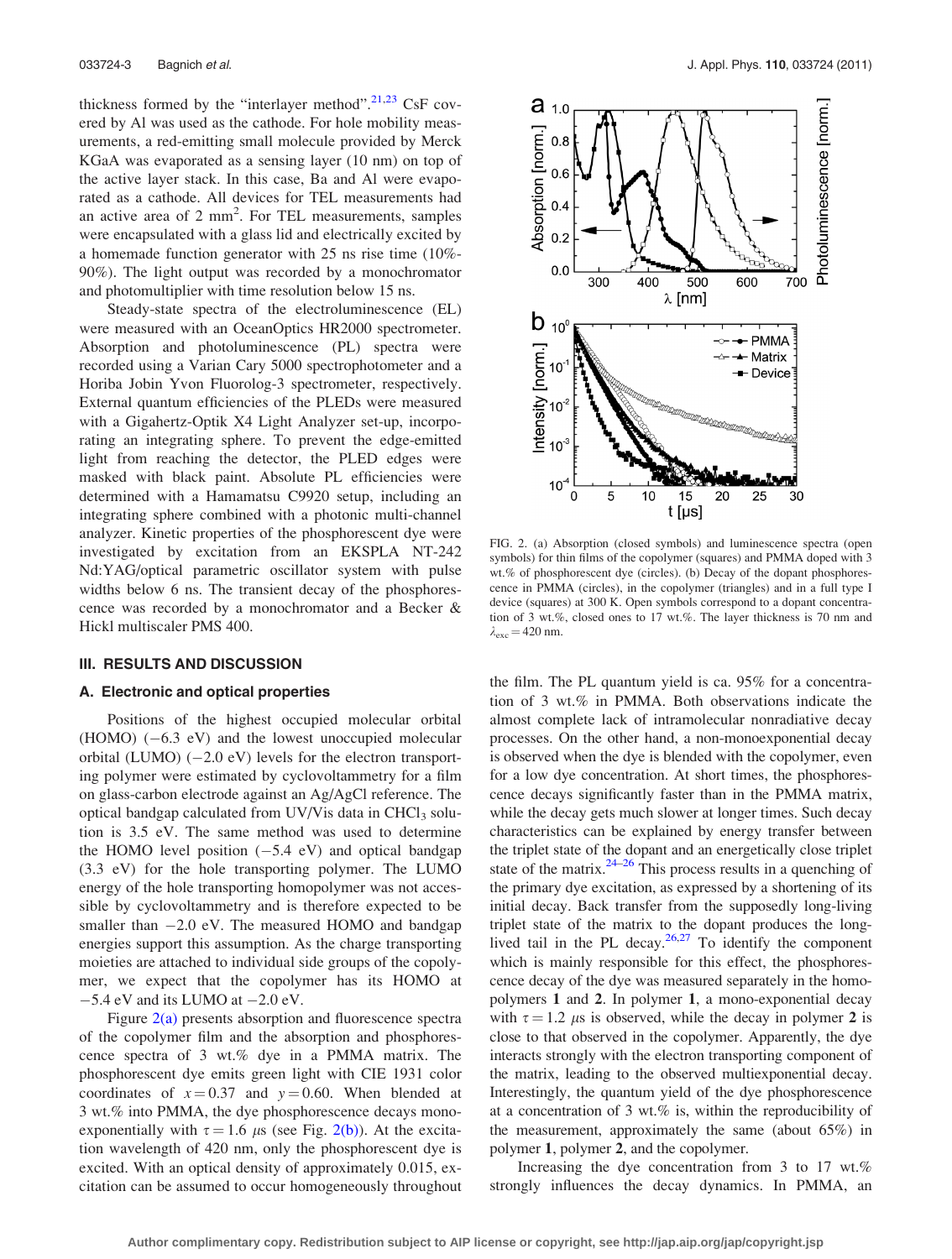increased dye concentration leads to an overall faster decay, which remains almost mono-exponential, accompanied by a slight drop in quantum yield. In the copolymer, the longlived decay component is strongly reduced. At the same time, the quantum yield drops to  $50\% \pm 5\%$  in the copolymer. Both effects can be explained by a formation of nonemissive dye aggregates in the polymer matrix, which quench the dye emission due to a lower triplet energy.

## B. PLED performance

Figure 3 presents current density – voltage and luminance – voltage characteristics for type I PLEDs using different cathode materials. For a given bias, the highest current and luminance is measured in PLEDs with a CsF/Al cathode, while the usage of Ba as a cathode material leads to almost 10 times lower values. Using a Sm cathode, the current decreases further, while the measured luminance drops by more than two orders of magnitude. Taking into account the LUMO position of the electron transporting moiety at  $-2.0$ eV and the work functions of the used metals, the most efficient electron injection into the matrix is indeed expected from CsF/Al (Cs work function 2.1 eV), while the use of Ba (2.6 eV) and especially of Sm (2.7 eV) as cathode materials should result in significant energetic barriers for the injection of electrons into the active layer.

The current – voltage, luminance – voltage and efficiency – current density characteristics for type I and type II PLEDs comprising a CsF/Al cathode are shown in Fig. 4. The graphs demonstrate similar behavior for both types. The efficiencies (Fig.  $4(b)$ ) increase with increasing current up to a maximum, after which they decrease monotonically. Such effect can be caused by strong quenching (triplet-triplet annihilation (TTA) and/or triplet-polaron interaction) of the dopant phosphorescence at high triplet exciton densities that occur at high currents. $^{24}$  $^{24}$  $^{24}$  As the phosphorescence decay times decreased twofold when the excitation power was increased from 2 to 300  $\mu$ J/pulse, TTA seems to be the main reason for the efficiency roll-off.

We also investigated the effect of dopant concentration on the PLED performance (data not shown). Introduction of the dopant into the matrix at low concentration (up to ca. 5 wt.%) was accompanied by a decrease in the bipolar device



FIG. 3. Current-voltage (filled symbols) and luminance-voltage characteristics (open symbols) for type I PLEDs with an active layer of 60 nm thickness using CsF (squares), Ba (diamonds), or Sm (triangles) as cathode materials at  $T = 296$  K.



FIG. 4. (a) Current-voltage characteristics (closed symbols) and luminancevoltage curves (open symbols) for type I PLEDs with 75 nm active layer (squares) and type II PLEDs with 70 nm active layer thickness (circles) with CsF/Al cathode. (b) Corresponding dependencies of the luminous efficiency  $(\eta_L,$  closed symbols) and of the luminous power efficiency  $(\eta_P,$  open symbols) on the current.

current. This indicates that the dye molecules act as traps for the majority charge carriers. A further increase of the dye concentration up to 17 wt.% does not influence the current, which can be explained by the formation of a percolation subsystem for charge transport along the dopant molecules. $^{28}$  $^{28}$  $^{28}$ At the same time, the luminous efficiency and the luminous power efficiency rise monotonically with the dye concentration. The drop of efficiency observed at high current densities did not depend on the dye concentration. This situation is close to that observed for phosphorescent PLEDs based on small organic molecules<sup>[24](#page-8-0)</sup> and PVK.<sup>[29](#page-8-0)</sup> As shown in Ref. 29, the independence of the efficiency drop on dopant concentration indicates a strong contribution of triplet-triplet annihilation on the matrix that has a triplet energy similar to that of the dopant.

The dependence of the external EL quantum efficiency on the current follows the dependence of the luminous efficiency (displayed in Fig. 4(b)). A maximum quantum efficiency of 8–10% is measured in the range of  $5-25$  mA/cm<sup>2</sup>. This value is close to the theoretical maximum achievable for the system under investigation, considering a PL quantum yield of 50% and a light out-coupling efficiency of 20% (for a glass substrate with index of refraction  $n = 1.5$ ).<sup>[30](#page-8-0)</sup>

## C. Charge carrier mobilities

The charge carrier mobility of the system was investigated by TEL using thin sensing layers, as described in section II. The energy level diagram of the system used for electron mobility measurements is presented in Fig. [5\(a\)](#page-4-0).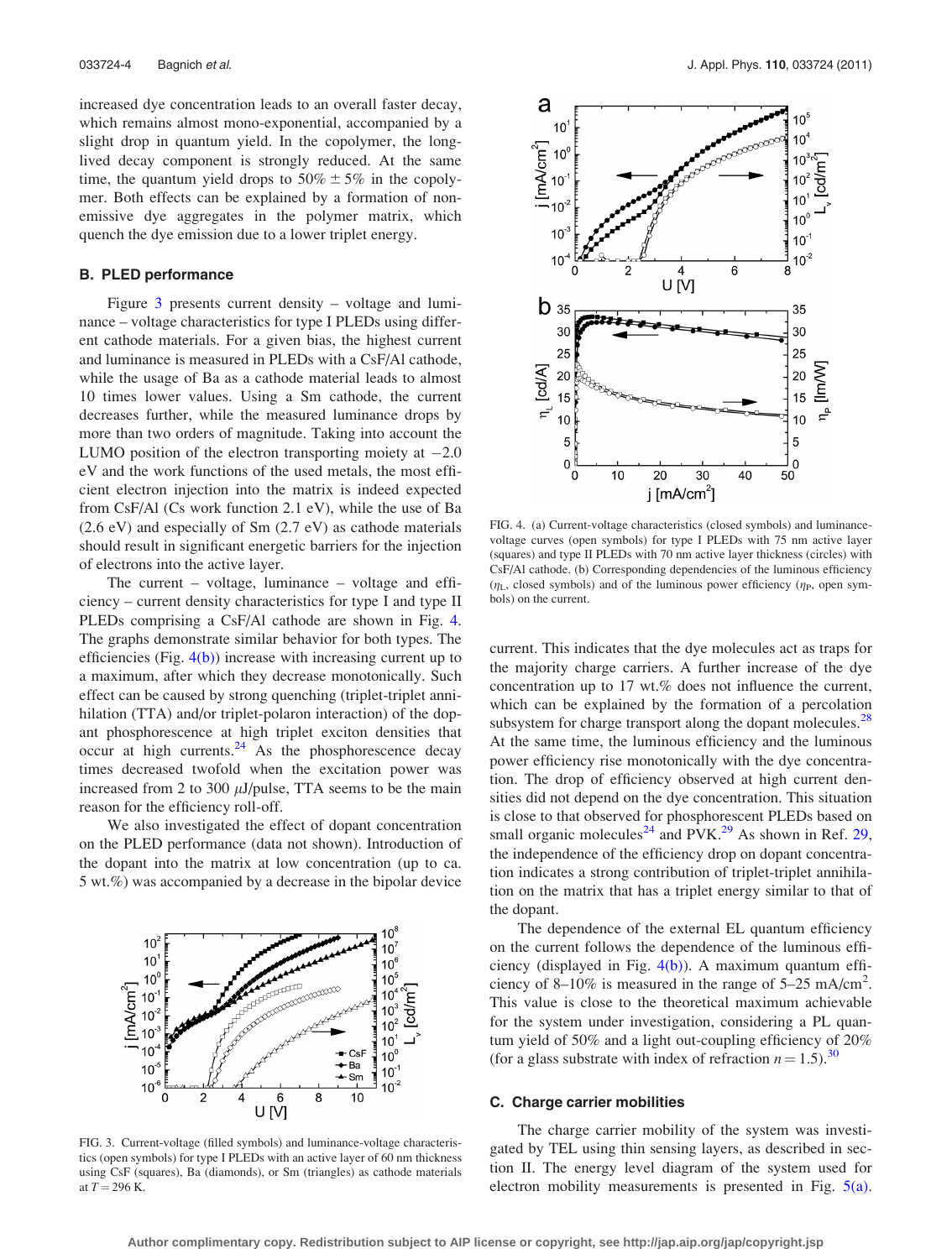<span id="page-4-0"></span>The HIL was replaced by an insoluble M3EH-PPV sensing layer with 5 nm thickness. Since the sensing layer's HOMO energy level  $(-5.1 \text{ eV})$  is comparable to the work function of PEDOT:PSS and its LUMO energy level  $(-2.7 \text{ eV})$  is lower than in the polymer used, we expect efficient hole injection into M3EH-PPV from the anode, while electrons arriving at the active layer/M3EH-PPV interface can easily cross the interface, leading to orange emission from M3EH-PPV at 590 nm. Since light emission requires the recombination of electrons and holes, the sensing layer emission can be used to detect the arrival of electrons at the anode side of the device. The transient luminance of a copolymer device doped with 17 wt.% of phosphorescent dye as the active layer at different pulse voltages is presented in Fig. 5(b). With the TEL onset being determined by the transit of electrons through the emission layer, the electron mobility can be calculated according to  $\mu = d_{\text{EML}}/(t_d E)$ . Here, we have used the TEL time delay,  $t<sub>d</sub>$ , defined by the linear extrapolation of the initial EL rise toward zero brightness (see straight lines in Fig.  $5(b)$ ) to determine the mobility.  $d_{\text{EML}}$  is the thickness of the active layer,  $E = (U - U_{bi})/d_{total}$  is the internal electric field strength at the applied voltage  $U, U_{\text{bi}}$  is the built-in potential due to the electrode work function difference, and  $d_{total}$  is the thickness of the full polymer stack, namely the active layer plus sensing layer. Note that hole injection into the active layer is also possible, due to the close proximity of the HOMO levels of the sensing layer and hole conducting components in the EML. Investigation of the steady-state EL spectra of the TEL device with a M3EH-PPVsensing layer and a dye-doped EML clearly shows emission contributions from both the sensing layer and the phos-



FIG. 5. (a) Scheme of the layer stack and energy levels for the electron conductivity measurement by TEL. (b) Transient luminance from devices with M3EH-PPV sensing layer (5 nm) and type I active layer (60 nm) at different pulse voltages. Solid curves were recorded at a wavelength of 590 nm (sensing layer emission) and dashed ones at a wavelength of 520 nm (active layer emission). The luminance curves have been normalized to their respective maximum. The solid line at short times is the measured voltage ramp.

phorescent dye at higher bias, while pure M3EH-PPV luminescence in the device with a doped matrix is observed only at low bias. In the former case, M3EH-PPV emission can arise both from electron-hole recombination in the sensing layer and energy transfer from excitons formed in the matrix to M3EH-PPV. This might overestimate the mobility with the method described above. Another important issue is that hole injection into the active layer makes the device bipolar. It was theoretically shown that the mobility of charge carriers in unipolar and bipolar devices may be differ-ent.<sup>[31](#page-8-0)</sup> To analyze this point, we compared TEL registered at 590 nm (sensing layer fluorescence) and 520 nm (dopant phosphorescence). As shown in Fig. 5(b), green emission sets in after the red emission. Apparently, hole injection from the sensing layer into the active layer occurs only after the arrival of electrons at the interface. Therefore, the mobilities extracted from the sensitized TEL measurements can reliably be assigned to electrons traversing the active layer.

The so-determined electron mobilities are presented in Fig. 6 for the different polymeric matrices. The field dependence of the mobility approximately follows a Poole-Frenkel ence of the mobility approximately follows a Poole-Frenkel<br>dependence  $\mu \propto \exp{\{\beta \sqrt{E}\}}$ . Noticeably, the mobility is almost the same for the electron transporting polymer 2 and the copolymer, while it is slightly smaller for the blend of the two homopolymers 1 and 2. Addition of the dye decreases the electron mobility in both the copolymer and the blend matrix, though the reduction is more pronounced for the blend system. This difference might be caused by different morphologies of both matrices. The mobility decrease supports our conclusion made above that dye molecules act as traps.

An energy level diagram of the system used for hole mobility measurements is shown in Fig.  $7(a)$ . The LUMO level of the sensing layer  $(-3.3 \text{ eV})$  provides effective injection of electrons from the Ba cathode used. At the same time, a high barrier at the interface between the sensing layer and the EML leads to a confinement of electrons in the sensing layer. The HOMO level of the sensing layer  $(-5.6 \text{ eV})$ matches well to the HOMO level of the hole conducting component of the matrix, facilitating hole injection from the matrix into the sensing layer. Therefore, the onset of



FIG. 6. Electron mobilities for devices with different active layer compositions calculated from TEL delay times. Squares, circles, and triangles denote polymer 2, copolymer, and the polymer blend, respectively. Filled symbols correspond to undoped layers; open ones correspond to layers doped with 17 wt.% phosphorescent dye.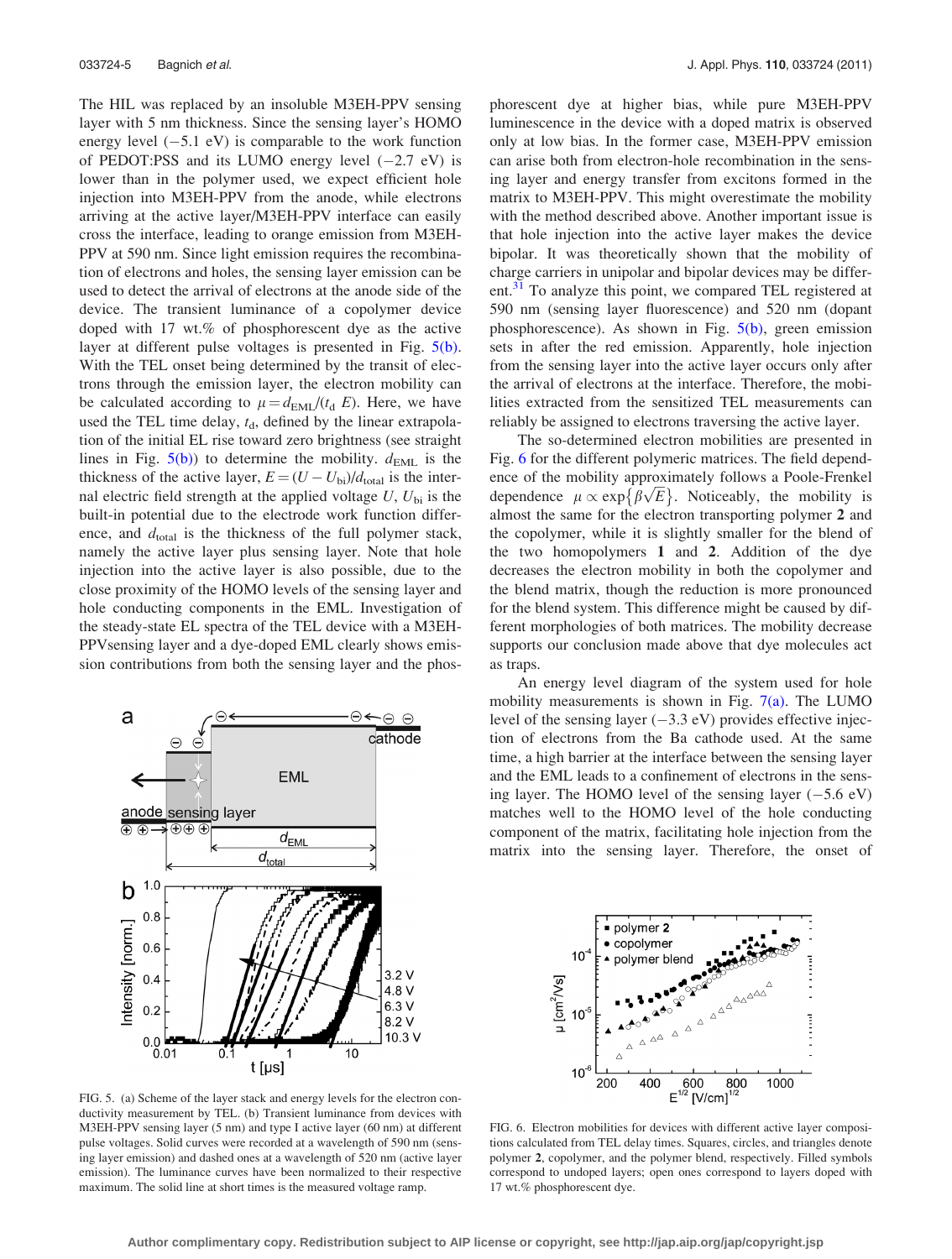<span id="page-5-0"></span>

FIG. 7. (a) Scheme of the layer stack and energy levels for the hole mobility measurements by TEL. (b) Hole mobilities for the devices with different active layers calculated from TEL delay times. Squares, circles, and triangles denote polymer 1, copolymer, and the polymer blend, respectively. Filled symbols correspond to undoped layers; open ones correspond to layers doped with 17 wt.% dye.

emission from the sensing layer in TEL is a good measure for the transit time of holes through the active layer. Figure 7(b) shows the hole mobilities in the copolymer and the hole transporting homopolymer. The hole mobility in the pure hole transporting polymer 1 is about  $10^{-5} - 10^{-4}$  cm<sup>2</sup>/Vs, and it is decreased upon addition of the electron transporting moieties either within the same chain (copolymer) or in the blend with polymer 2. This is attributed to the dilution of hole transporting sites by the electron transporting component of the films that has a two times higher concentration.

In both the copolymer and the blend, the mobility of electrons is about an order of magnitude larger than the hole mobility, pointing to imbalanced transport properties. This imbalance becomes even more pronounced upon addition of the phosphorescent dye, which reduces the hole mobility to ca.  $10^{-6}$  cm<sup>2</sup>/Vs in both the copolymer and the blend. Again, the effect is more pronounced for the blend film. Clearly, dye molecules trap both types of charge carries in the system under investigation. In both systems, electron mobilities are almost two orders of magnitude higher than hole mobilities, although the mobilities are slightly more balanced in the polymer blend system.

According to the measured mobilities, the onset of the bipolar full device should be determined by the motion of electrons through the active layer. Figure 8 compares the transient EL measured at 520 nm of a single layer device with the TEL at 590 nm for a bilayer stack comprising a M3EH-PPV sensing layer. The transient behavior of the single layer device closely follows the kinetics of the emission from the electron sensing layer. Apparently, the motion of electrons is the time-limiting process, while injection of holes into the active layer does not cause an additional time delay. The data also suggests that the recombination zone is close to the anode.



FIG. 8. Transient luminance of full type I devices (solid lines) and of devices with M3EH-PPV sensing layer (dashed lines) (active layer thickness 60 nm) at different pulse voltages recorded at a wavelength of 520 nm. Dotted lines mark transient luminance from the devices with M3EH-PPV sensing layer recorded at a wavelength of 590 nm. The luminance curves have been normalized to their respective maximum.

## IV. EVALUATION OF THE DEVICE PERFORMANCE

The analysis of charge transport, as described above in Subsection III C, suggests a large imbalance of electron and hole transport. On the other hand, maximum internal quantum efficiencies (calculated from the external EL quantum efficiency, assuming an outcoupling efficiency of 20%) are about 40–50%, close to the PL quantum efficiency of the dye-doped polymer systems at a dye concentration of 17 wt.%. This suggests that the flow of electrons and holes into the device and their recombination within the active layer is not solely determined by the carrier mobilities. This conclusion is further supported by the rather similar device properties of type I and II devices, despite the significantly lower electron mobility in the dye-doped polymer blend (type II). In Subsections IV A–IV C, a description of processes determining the performance of the devices is given.

## A. Charge injection in unipolar and bipolar devices

To investigate the efficiency for charge injection, unipolar devices were constructed in which one electrode was chosen as in the bipolar device, and the other was to block injection of carriers of the opposite sign. Devices with different active layer thicknesses were built for both the blend and the copolymer system, with and without dye. Selected results are summarized in Fig. [9.](#page-6-0) Also included are space-charge limited currents calculated by the Mott-Guerney law using the mobilities determined by TEL, as described above.

For hole-only devices, the cathode was replaced by MoO3. This metal oxide has gained much attention due to its rather high work function, which makes it a good hole injec-tor.<sup>[32,33](#page-8-0)</sup> None of the devices with  $MoO<sub>3</sub>$  showed detectable light emission, indicating truly unipolar current flow. Obviously, the measured hole-only currents are orders of magnitude lower than the theoretical space charge limited maximum for both the undoped and the dye-doped films. Also, the hole-only currents measured for devices with different thickness fell on the same line when plotted as a function of electric field (Fig. [10](#page-6-0)). This indicates injection-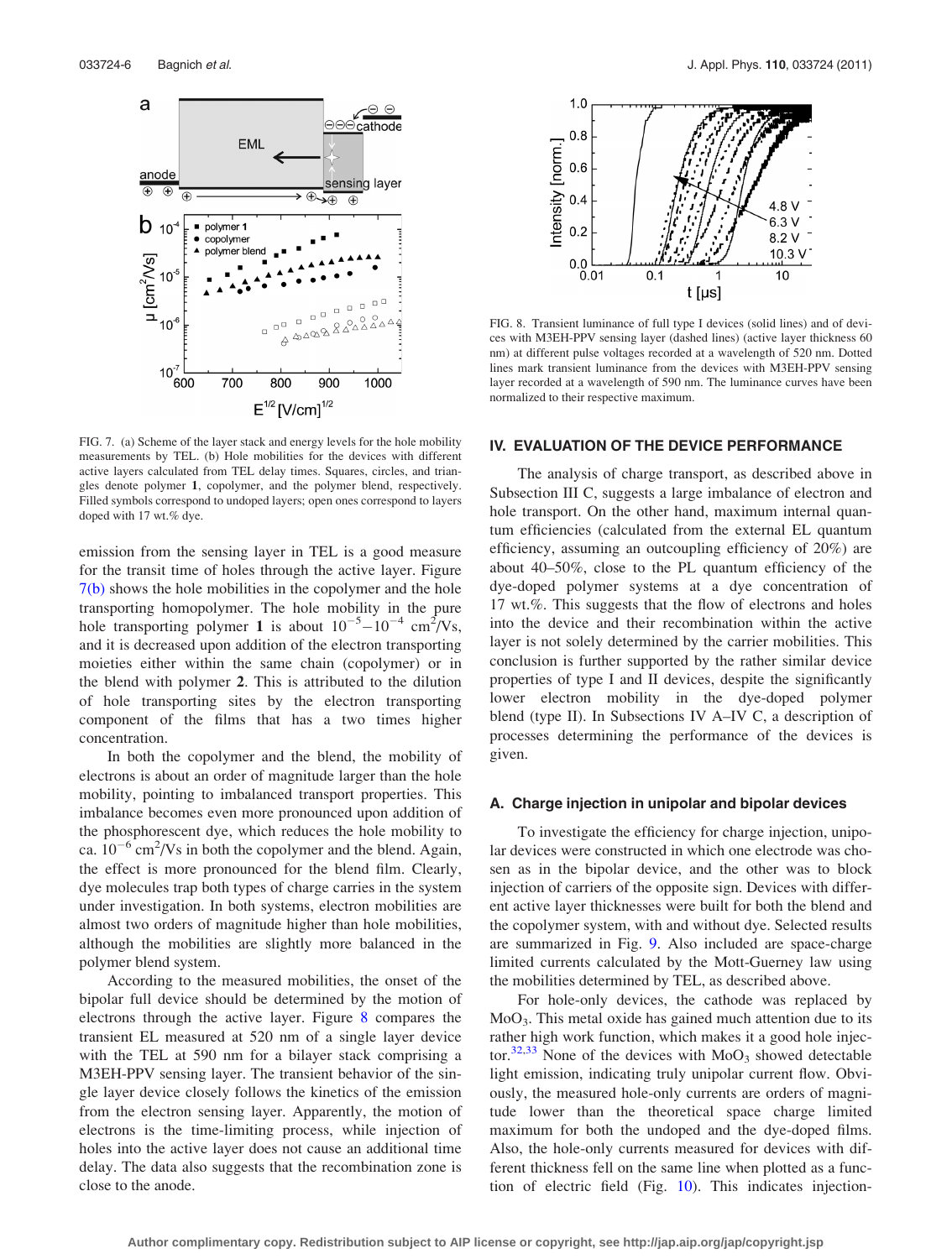<span id="page-6-0"></span>

FIG. 9. Current density as a function of applied electric field for a series of blend (a) and copolymer (b) devices. Filled (open) squares indicate calculated electron space charge limited current (SCLC) without (with) dye; filled (open) circles calculated hole SCLC without (with) dye; full (dashed) line measured hole-only currents without (with) dye; and dotted line bipolar currents in full devices with dye. All blend layers were about 65 nm thick; all copolymer films about 90 nm. The measured bipolar characteristics were corrected for a built-in field of 2.6 V determined by taking into account the work function difference of the electrodes as measured by Kelvin probe. The build-in voltage of the hole-only devices was taken to be zero due to Fermi-level pinning at both contacts determined by Kelvin probe measurements.

limited hole currents for all devices. Experiments on holeonly devices without and with the HIL on top of PEDOT:PSS clearly indicated that HIL promotes hole injection (Fig. 11). In accordance to this finding, bipolar devices without the HIL interlayer exhibited much lower performances (not shown here). Upon dye addition, there is little change in the hole-only currents, despite the fact that the hole mobility decreases significantly. The main effect of



FIG. 10. Current-voltage characteristics of hole-only devices of polymer 1 with different active layer thicknesses of 65 nm (circles), 90 nm (triangles), and 120 nm (squares). The device structure is PEDOT:PSS/HIL/polymer 1/ MoO3 (20 nm)/Al.



FIG. 11. Current-voltage characteristics for hole-only devices of polymer 1 with (solid line) and without (dashed line) HIL. The thickness of the polymer layer was 90 nm. The injecting contact is indicated in the figure.

adding the dye is a less defined current turn-on. The currents are quite similar for both blend and copolymer films, with slightly higher currents in the blend. Most likely, the dye constitutes an additional channel for more efficient injection, while it also reduces the current through the bulk of the layer.

The construction of electron-only unipolar devices proved to be more complicated. The use of aluminum cathodes, following the procedure in Ref. [34](#page-8-0), resulted in high leakage currents and devices with low reproducibility. We also built "quasi electron-only devices" by replacing the HIL with an interlayer from  $poly(3$ -hexylthiophene) (P3HT).<sup>[35](#page-8-0)</sup> However, only a limited field range was accessible for these devices, as hole injection through the P3HT occurred at higher fields (indicated by the onset of detectable light emission). Also, the reproducibility of these devices was still poor. Therefore, we were unable to access the efficiency of electron injection in these devices.

Also included in Fig. 9 are characteristics of bipolar devices. These currents are significantly higher than for the hole-only devices. Since the high EL efficiency of the bipolar devices suggests efficient recombination of all electrons and holes, the current in the bipolar device is roughly equal to the flow of holes into the active layer. Therefore, hole injection must be largely enhanced in the working OLED when compared to the respective hole-only device. A possible scenario is that electrons are accumulated at the interlayer, leading to a significant enhancement of the electric field across the interlayer, which improves hole injection. $22,36$  In the ideal case of perfect blocking of electron flow through the interlayer, this scenario will lead to a selfregulation of hole injection and electron recombination, resulting in an almost complete recombination of all charges close to the anode. This interpretation is further supported by our observations in TEL, as described above. For electron mobility measurements, we replaced HIL by the emissive M3EH-PPV, which has a HOMO energy similar to HIL. We observed hole injection, indicated by EML emission, only after the arrival of electrons at the PPV/EML interface, indicated by the earlier onset of sensing layer emission. As the LUMO of HIL marks a barrier for electron extraction from the EML, the accumulation of electrons, which in turn improves hole injection into the EML, seems likely.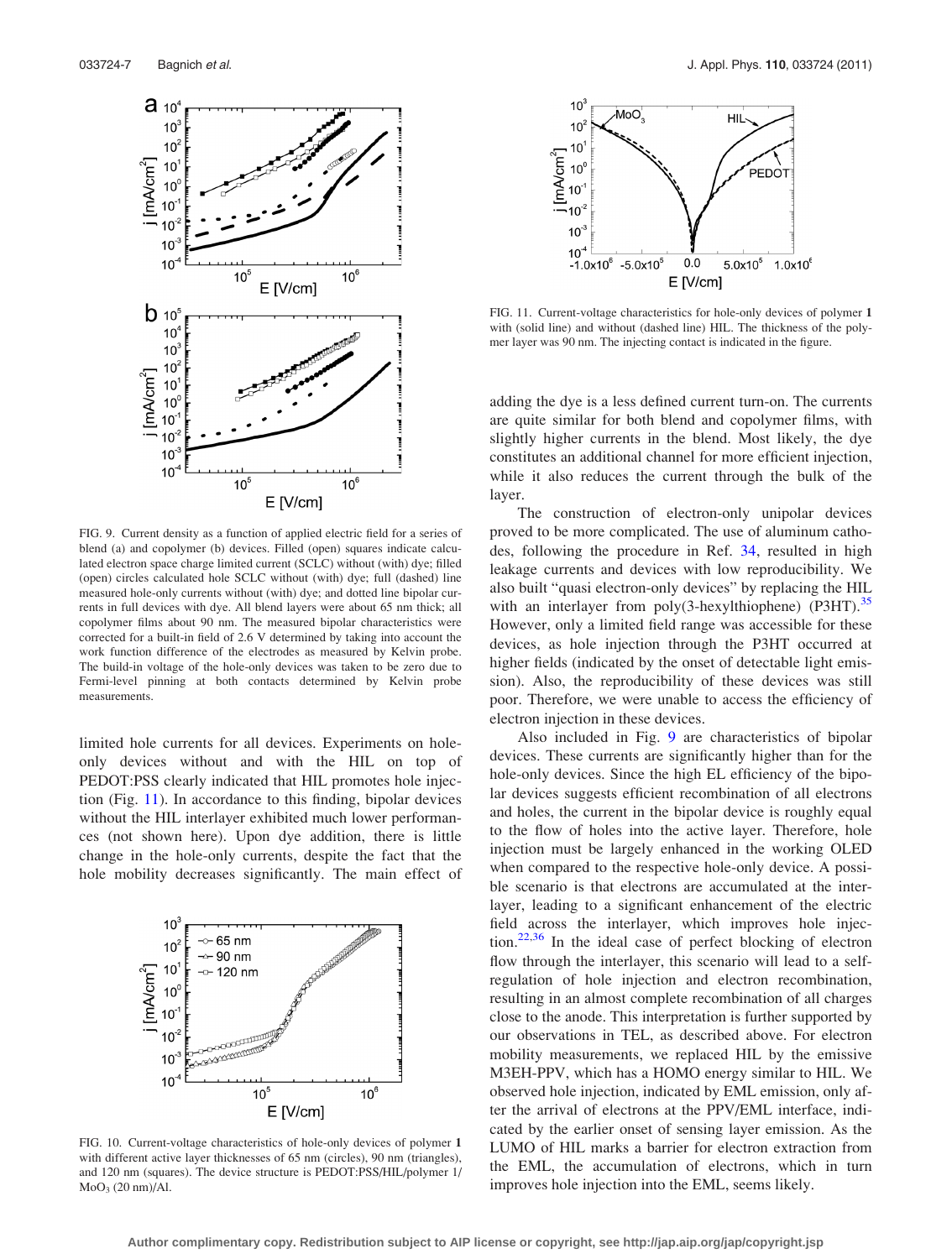## <span id="page-7-0"></span>B. Cathode quenching

The data presented so far suggests that the recombination zone is located close to the HIL/EML interface. This conclusion is supported by an investigation of device phosphorescence decay under photoexcitation. As shown in Fig.  $2(b)$ , the phosphorescence in the device (comprising the electrodes) decays significantly faster than in the same layer coated onto a bare glass substrate, indicating electrode-induced excitation quenching. Note that photoexcitation was at 420 nm. At this wavelength, light is absorbed almost homogeneously through the whole layer thickness. To identify which electrode is responsible for this quenching, the phosphorescence decay was measured for two different sample geometries. The first one comprises the active layer on top of ITO/PEDOT:PSS/HIL, but without the top electrode. In this case, the decay dynamics were almost identical to those of the active layer directly on glass. Contrary to that, when the active layer was deposited on bare glass and covered by a CsF/Al electrode, the phosphorescence decay was close to what is observed in the full device. We also found that the phosphorescent decay rate increases with decreasing active layer thickness. This result shows that the quenching of the photo-induced dye phosphorescence, as observed in the full device, is due to non-radiative interactions with the cathode metal. $37,38$  This quenching leads to a decrease of the dye's PL quantum yield to 20–25%. To check how the distance between the metal and the phosphorescent dyes affects the decay rate, films of dicarbazolebiphenyl (CBP) with variable thickness were inserted between a ca. 20 nm thick active layer and the cathode. Figure 12 presents the PL decay curves for different thicknesses of the CBP spacer. Clearly, quenching becomes weaker with increasing thickness of the CBP layer, and it is insignificant at spacer thicknesses higher than ca. 70 nm.

The rather high EL efficiency of the dye-doped polymer systems suggests that cathode-induced quenching of the excitons generated on the phosphorescent dye by charge recombination must be rather small. We therefore conclude that most of the emissive excitons are generated in close proximity to the anode.

### C. Space charge effects

According to Fig. [9](#page-6-0), the currents of the bipolar devices are significantly smaller than the predicted space-charge



FIG. 12. Decay of the dopant phosphorescence in devices with 20 nm type II layer for different CBP thicknesses as indicated in the figure;  $\lambda_{\text{exc}} = 420$ nm. Stars mark the decay of a film without a spacer and cathode.

limited electron currents. As pointed out above, we expect that electrons are effectively blocked at the interlayer, but other effects, such as hindered electron injection (due to injection barriers or oxides formed at the cathode), might be the reason for the smaller bipolar device current.

Interestingly, we found that the bias between the voltage pulses in the TEL experiments on bipolar devices had a significant effect on the EL intensity during pulsed operation. As shown in Fig.  $13(a)$ , changing the bias value from +2.24 V (close to flat-band) to  $-7$  V (high reverse bias) led to a twofold increase in TEL intensity. This effect can be explained by the presence of traps in the active layer. Charges that are injected and trapped during device operation will form a space charge in the film, which counteracts the applied voltage. If a positive bias close to the built-in voltage is applied between the voltage pulses, charges remain in the traps during the time between the voltage pulses. This space charge impedes the injection of additional charge carriers into the active layer. Application of a large



FIG. 13. (a) Transient luminance of type II devices (60 nm) at different biases between the voltage pulses for a constant pulse voltage of 4 V. (b) TEL for different duty cycles; transient 1 corresponds to 15% and transient 2 to 90% for a pulse voltage of 8 V and a bias of 0 V. (c) Dependence of the value of TEL maximum on the pulse voltage for a duty cycle of 15% and bias of  $-8$  V (filled squares) and a duty cycle of 90% and 0 V bias (open squares).